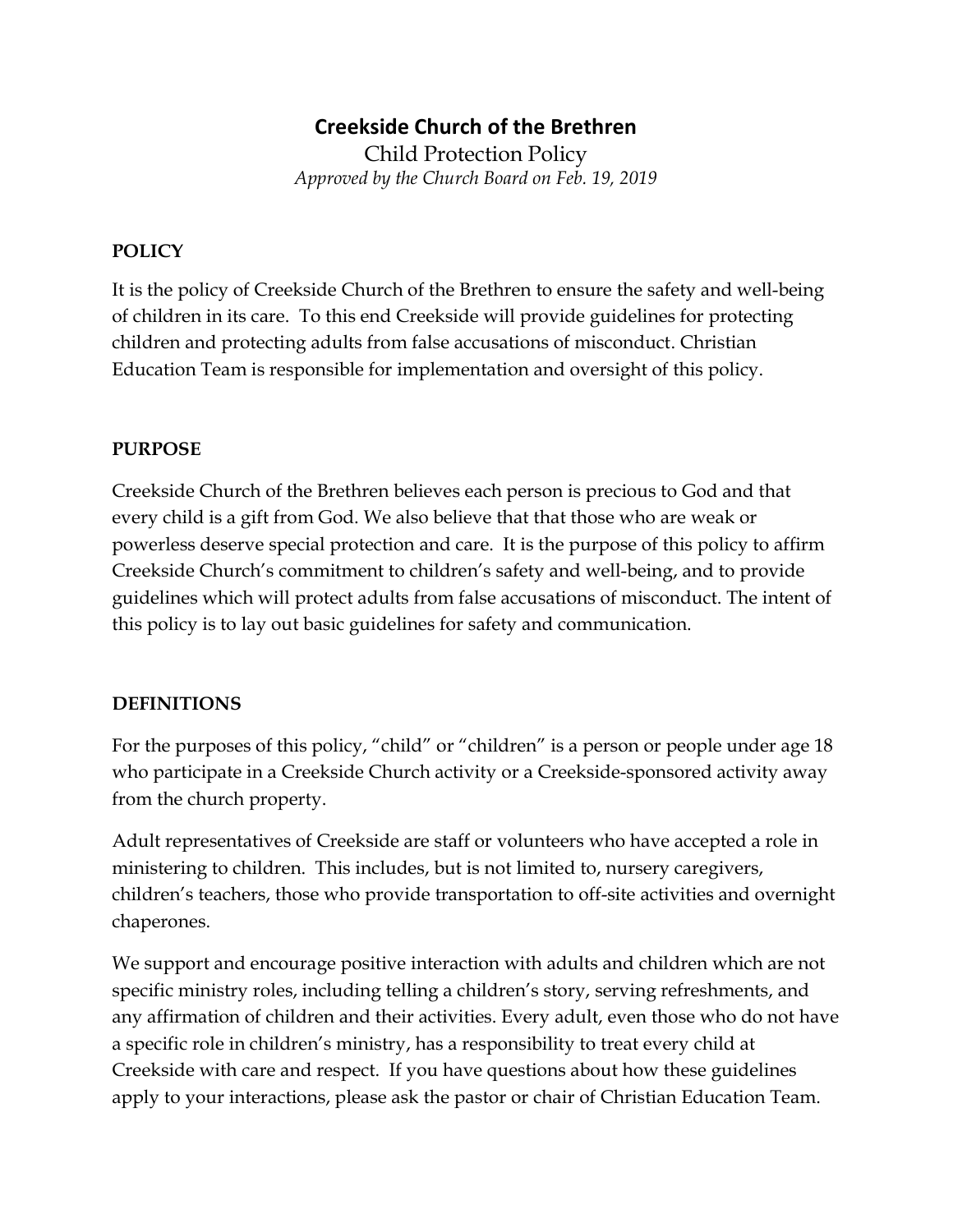#### PROCEDURES

- 1. Every adult who has a specific role in children's ministry must provide information and pass a criminal background check. No person who has been convicted of any form of child abuse will be permitted to work with children at a Creeksidesponsored activity. Christian Education Team will submit information and pay for background checks; results of background checks will be seen only by the pastor and kept locked in the office.
- 2. If a young child needs assistance from a nursery caregiver to use the bathroom, that stall or bathroom nursery door should remain open.
- 3. There should be two adults in the nursery or in a classroom with children during worship or Sunday School. If this is not possible, the adult should be sure there is a view into the room through a window in the door, or by leaving the door ajar. Parents of the children in the classroom or nursery may come in at any time.
- 4. No child will be left unattended before or after an activity. Children will be returned to the care of a parent or guardian or other arrangements made for their safe departure.
- 5. If a child is hurt at a Creekside-sponsored activity, basic first-aid (such as a Band-Aid) will be administered and the child's parent or guardian will be notified. If there is a more serious injury, medical care will be sought with the cooperation of the child's parent or guardian.
- 6. An adult transporting a child to or from a Creekside-sponsored activity should have at least one other person in the vehicle. If this is not practical, a parent or guardian should be informed and details worked out in advance. In unforeseen circumstances, a parent or guardian should be notified as soon as possible.
- 7. Chaperones for overnight activities must pass a criminal background check. If both male and female children are present, there should be at least one male and one female chaperone.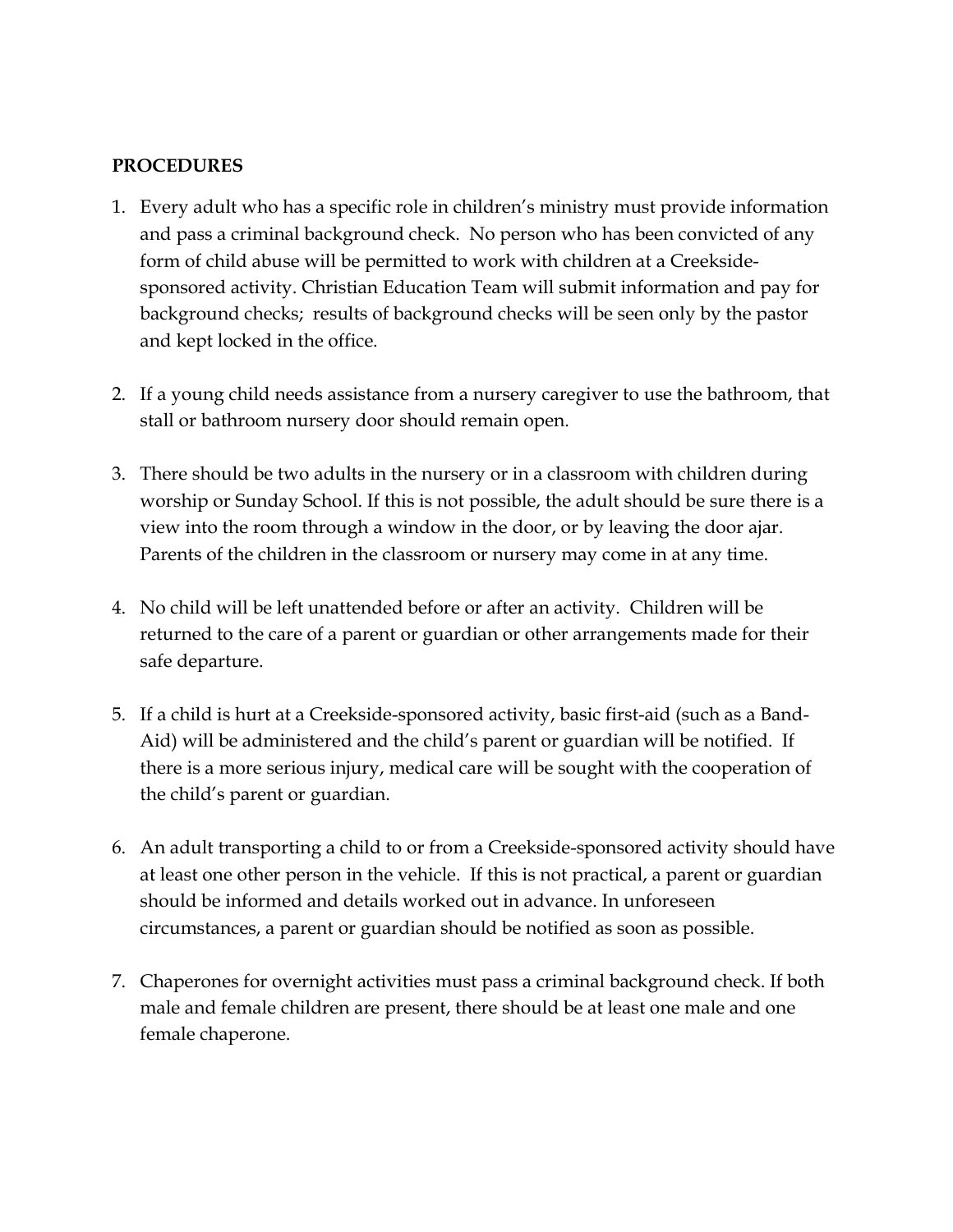- 8. No recognizable photos of children will be posted on Creekside's website or Facebook page without a written photo release form signed by a parent or guardian.
- 9. If a one-on-one meeting between a child and an adult is appropriate, it should happen in a place which is in view of other adults. If possible, another adult should have knowledge of the adult and child's names and where they are meeting.
- 10. All adults should limit their physical contact with children to appropriate expressions of care and concern. Children should never be disciplined in ways which are physically harmful or verbally demeaning.
- 11. Concerns about physical or verbal misconduct toward a child by an adult at Creekside should be reported immediately to the Christian Education Team chair(s), Children's Activity Person, or pastor. If you suspect a child is being abused or neglected by any adult, call Child Protective Services directly at 1-800-800-5556. Every state in the U.S. has some sort of mandated reporting law for child abuse or neglect. Most states require specific professions to be mandated reporters, like doctors, clergy, or school administrators. Indiana goes a step further where any individual who has reason to believe that a child is a victim of child abuse or neglect must make a report. Find more information at https://www.in.gov/dcs/2971.htm
- 12. Christian Education Team chair(s) will provide periodic review of this policy and procedures for adults who have specific roles in children's ministry.